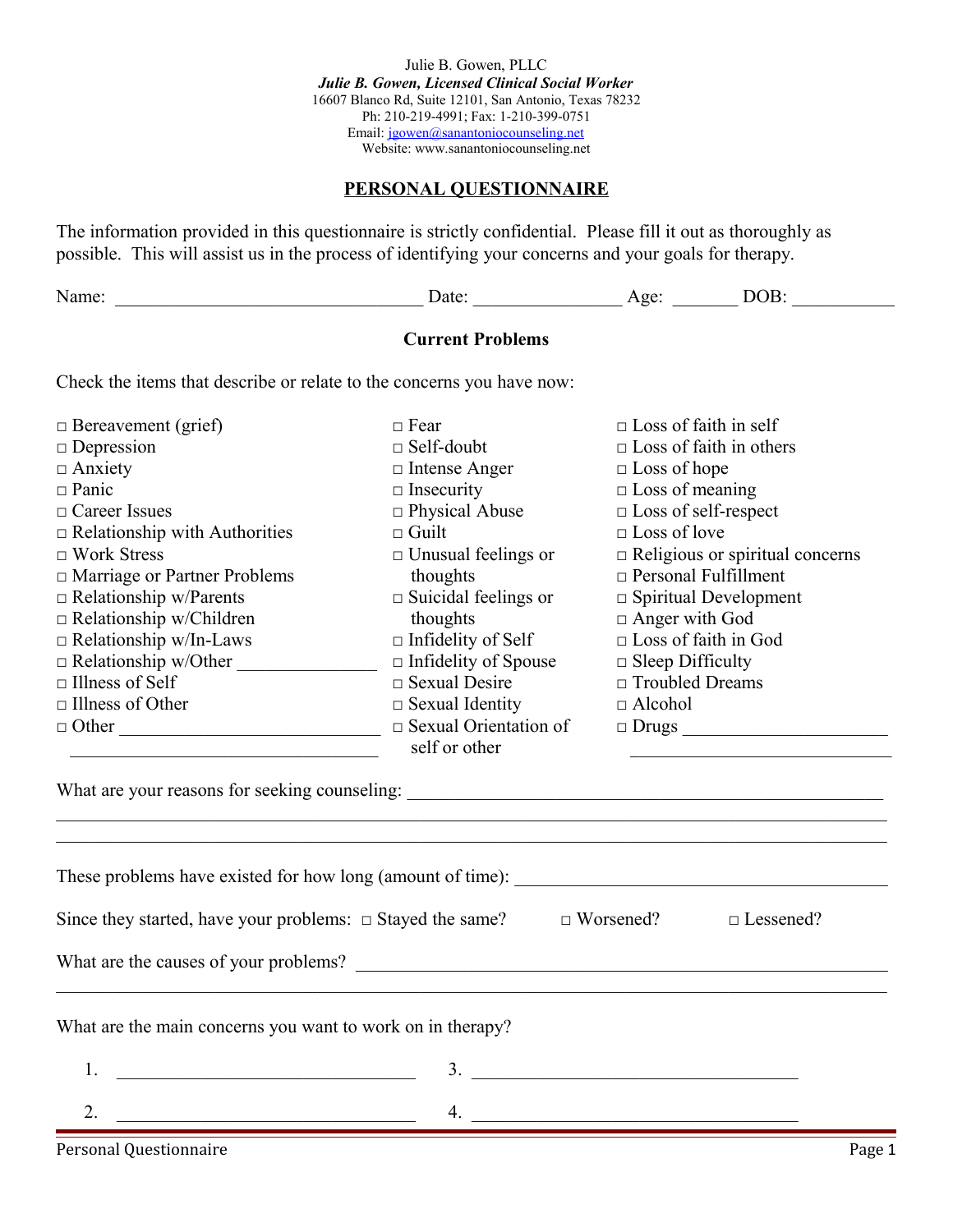| Do you believe that you can be helped? $\square$ Yes                                                                                                                                                        | $\Box$ No                                                                                             |  |
|-------------------------------------------------------------------------------------------------------------------------------------------------------------------------------------------------------------|-------------------------------------------------------------------------------------------------------|--|
|                                                                                                                                                                                                             |                                                                                                       |  |
|                                                                                                                                                                                                             | <u> 1989 - Johann John Stone, Amerikaansk politiker (d. 1989)</u><br>Poor Fair<br>Avg. Good Excellent |  |
| Your physical condition is:<br>Your emotional condition is:<br>Your spiritual condition is:                                                                                                                 |                                                                                                       |  |
|                                                                                                                                                                                                             | <b>Personal Data</b>                                                                                  |  |
|                                                                                                                                                                                                             | When you were born, were there any complications that you are aware of?<br>$\Box$ Yes<br>$\Box$ No    |  |
|                                                                                                                                                                                                             |                                                                                                       |  |
|                                                                                                                                                                                                             | Were you adopted or raised by someone other than biological parent $(s)$ ?<br>$\Box$ Yes<br>$\Box$ No |  |
|                                                                                                                                                                                                             |                                                                                                       |  |
|                                                                                                                                                                                                             | Check any of the following childhood experiences which apply to you:                                  |  |
| $\Box$ Robust health                                                                                                                                                                                        | $\Box$ Daydreaming<br>$\Box$ Early talking                                                            |  |
|                                                                                                                                                                                                             | $\Box$ Special skills<br>$\Box$ Sleepwalking                                                          |  |
|                                                                                                                                                                                                             | $\Box$ Sensitive awareness<br>$\Box$ Nail biting                                                      |  |
|                                                                                                                                                                                                             | $\Box$ Excessive fighting<br>$\Box$ Learning problems                                                 |  |
|                                                                                                                                                                                                             | $\square$ Slow physical development<br>$\Box$ Shyness                                                 |  |
|                                                                                                                                                                                                             | $\Box$ Bowel problems/bedwetting<br>$\Box$ Eagerness to learn                                         |  |
|                                                                                                                                                                                                             | $\Box$ Overweight<br>$\Box$ Tics                                                                      |  |
| $\Box$ Early walking<br>$\Box$ Special interests<br>$\Box$ Confident mood<br>$\Box$ Repeated nightmares<br>$\Box$ Night terrors<br>$\Box$ Temper tantrums<br>$\Box$ Crying spells<br>$\square$ Slow talking | $\Box$ Underweight<br>$\Box$ Stuttering<br>$\Box$ Fear of playmates<br>$\Box$ Imaginary playmates     |  |

 $\mathcal{L}_\mathcal{L} = \{ \mathcal{L}_\mathcal{L} = \{ \mathcal{L}_\mathcal{L} = \{ \mathcal{L}_\mathcal{L} = \{ \mathcal{L}_\mathcal{L} = \{ \mathcal{L}_\mathcal{L} = \{ \mathcal{L}_\mathcal{L} = \{ \mathcal{L}_\mathcal{L} = \{ \mathcal{L}_\mathcal{L} = \{ \mathcal{L}_\mathcal{L} = \{ \mathcal{L}_\mathcal{L} = \{ \mathcal{L}_\mathcal{L} = \{ \mathcal{L}_\mathcal{L} = \{ \mathcal{L}_\mathcal{L} = \{ \mathcal{L}_\mathcal{$  $\mathcal{L}_\mathcal{L} = \mathcal{L}_\mathcal{L} = \mathcal{L}_\mathcal{L} = \mathcal{L}_\mathcal{L} = \mathcal{L}_\mathcal{L} = \mathcal{L}_\mathcal{L} = \mathcal{L}_\mathcal{L} = \mathcal{L}_\mathcal{L} = \mathcal{L}_\mathcal{L} = \mathcal{L}_\mathcal{L} = \mathcal{L}_\mathcal{L} = \mathcal{L}_\mathcal{L} = \mathcal{L}_\mathcal{L} = \mathcal{L}_\mathcal{L} = \mathcal{L}_\mathcal{L} = \mathcal{L}_\mathcal{L} = \mathcal{L}_\mathcal{L}$ 

 $\mathcal{L}_\mathcal{L} = \{ \mathcal{L}_\mathcal{L} = \{ \mathcal{L}_\mathcal{L} = \{ \mathcal{L}_\mathcal{L} = \{ \mathcal{L}_\mathcal{L} = \{ \mathcal{L}_\mathcal{L} = \{ \mathcal{L}_\mathcal{L} = \{ \mathcal{L}_\mathcal{L} = \{ \mathcal{L}_\mathcal{L} = \{ \mathcal{L}_\mathcal{L} = \{ \mathcal{L}_\mathcal{L} = \{ \mathcal{L}_\mathcal{L} = \{ \mathcal{L}_\mathcal{L} = \{ \mathcal{L}_\mathcal{L} = \{ \mathcal{L}_\mathcal{$ 

Briefly describe yourself as a person: \_\_\_\_\_\_\_\_\_\_\_\_\_\_\_\_\_\_\_\_\_\_\_\_\_\_\_\_\_\_\_\_\_\_\_\_\_\_\_\_\_\_\_\_\_\_\_\_\_\_\_\_\_\_\_\_\_\_\_

\_\_\_\_\_\_\_\_\_\_\_\_\_\_\_\_\_\_\_\_\_\_\_\_\_\_\_\_\_\_\_\_\_\_\_\_\_\_\_\_\_\_\_\_\_\_\_\_\_\_\_\_\_\_\_\_\_\_\_\_\_\_\_\_\_\_\_\_\_\_\_\_\_\_\_\_\_\_\_\_\_\_\_\_\_\_\_\_\_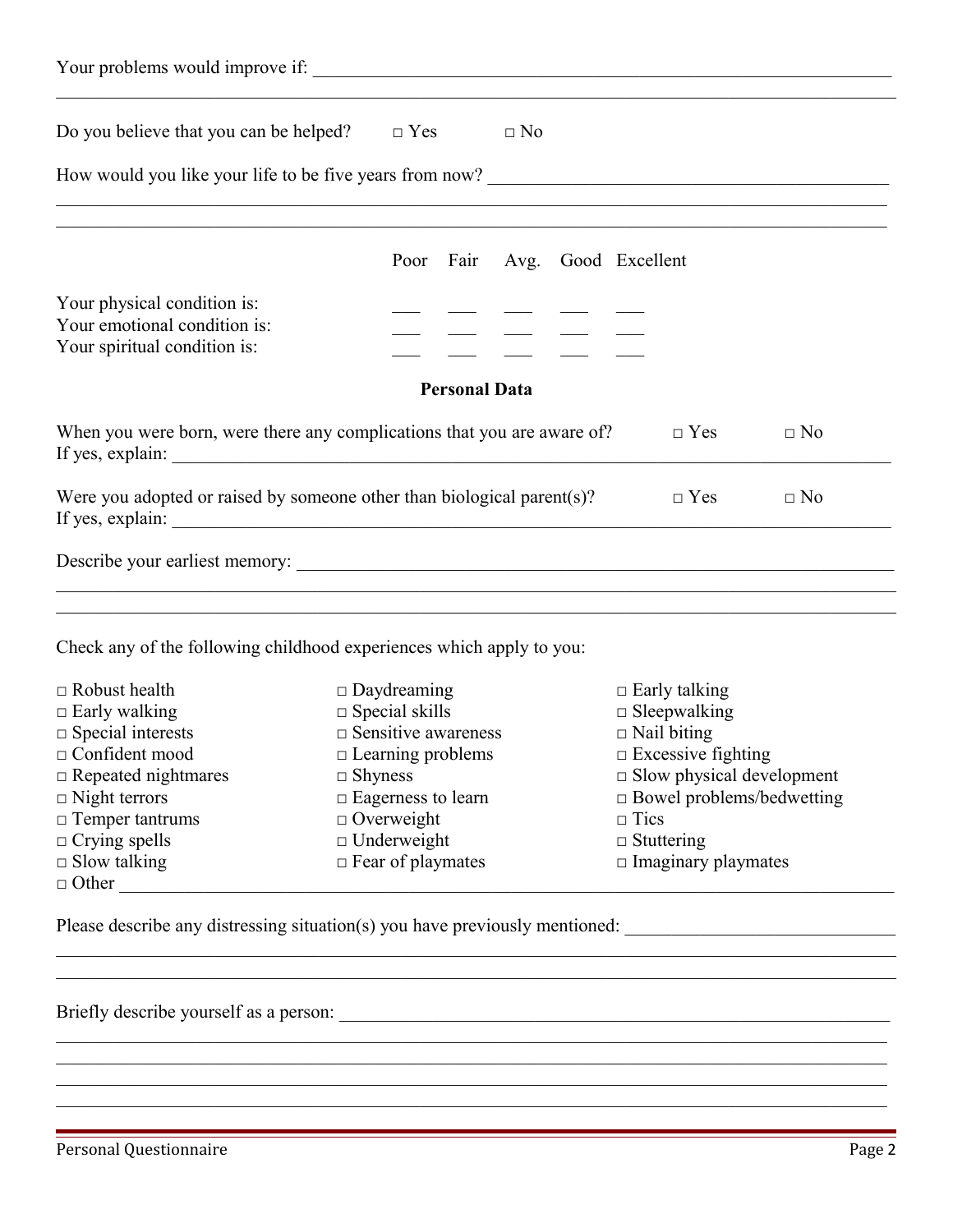### **Family History**

Include relatives whether living or dead. If deceased, give approximate date of death.

|                | Name | Age | Sex | Living or<br>Deceased | Marital<br><b>Status</b> | Occupation | Town and State |
|----------------|------|-----|-----|-----------------------|--------------------------|------------|----------------|
| <b>Spouse</b>  |      |     |     |                       |                          |            |                |
| <b>Child</b>   |      |     |     |                       |                          |            |                |
| <b>Child</b>   |      |     |     |                       |                          |            |                |
| <b>Child</b>   |      |     |     |                       |                          |            |                |
| <b>Child</b>   |      |     |     |                       |                          |            |                |
| <b>Child</b>   |      |     |     |                       |                          |            |                |
| <b>Child</b>   |      |     |     |                       |                          |            |                |
| <b>Parents</b> |      |     |     |                       |                          |            |                |
| <b>Father</b>  |      |     |     |                       |                          |            |                |
| <b>Mother</b>  |      |     |     |                       |                          |            |                |
| <b>Step</b>    |      |     |     |                       |                          |            |                |
| <b>Father</b>  |      |     |     |                       |                          |            |                |
| <b>Step</b>    |      |     |     |                       |                          |            |                |
| <b>Mother</b>  |      |     |     |                       |                          |            |                |
|                |      |     |     |                       |                          |            |                |
| <b>Sibling</b> |      |     |     |                       |                          |            |                |
| <b>Sibling</b> |      |     |     |                       |                          |            |                |
| <b>Sibling</b> |      |     |     |                       |                          |            |                |
| <b>Sibling</b> |      |     |     |                       |                          |            |                |
| <b>Sibling</b> |      |     |     |                       |                          |            |                |
| <b>Sibling</b> |      |     |     |                       |                          |            |                |
|                |      |     |     |                       |                          |            |                |
|                |      |     |     |                       |                          |            |                |
|                |      |     |     |                       |                          |            |                |

 $\mathcal{L}_\mathcal{L} = \mathcal{L}_\mathcal{L} = \mathcal{L}_\mathcal{L} = \mathcal{L}_\mathcal{L} = \mathcal{L}_\mathcal{L} = \mathcal{L}_\mathcal{L} = \mathcal{L}_\mathcal{L} = \mathcal{L}_\mathcal{L} = \mathcal{L}_\mathcal{L} = \mathcal{L}_\mathcal{L} = \mathcal{L}_\mathcal{L} = \mathcal{L}_\mathcal{L} = \mathcal{L}_\mathcal{L} = \mathcal{L}_\mathcal{L} = \mathcal{L}_\mathcal{L} = \mathcal{L}_\mathcal{L} = \mathcal{L}_\mathcal{L}$  $\mathcal{L}_\mathcal{L} = \mathcal{L}_\mathcal{L} = \mathcal{L}_\mathcal{L} = \mathcal{L}_\mathcal{L} = \mathcal{L}_\mathcal{L} = \mathcal{L}_\mathcal{L} = \mathcal{L}_\mathcal{L} = \mathcal{L}_\mathcal{L} = \mathcal{L}_\mathcal{L} = \mathcal{L}_\mathcal{L} = \mathcal{L}_\mathcal{L} = \mathcal{L}_\mathcal{L} = \mathcal{L}_\mathcal{L} = \mathcal{L}_\mathcal{L} = \mathcal{L}_\mathcal{L} = \mathcal{L}_\mathcal{L} = \mathcal{L}_\mathcal{L}$ 

 $\mathcal{L}_\text{max} = \mathcal{L}_\text{max} = \mathcal{L}_\text{max} = \mathcal{L}_\text{max} = \mathcal{L}_\text{max} = \mathcal{L}_\text{max} = \mathcal{L}_\text{max} = \mathcal{L}_\text{max} = \mathcal{L}_\text{max} = \mathcal{L}_\text{max} = \mathcal{L}_\text{max} = \mathcal{L}_\text{max} = \mathcal{L}_\text{max} = \mathcal{L}_\text{max} = \mathcal{L}_\text{max} = \mathcal{L}_\text{max} = \mathcal{L}_\text{max} = \mathcal{L}_\text{max} = \mathcal{$ 

 $\mathcal{L}_\mathcal{L} = \mathcal{L}_\mathcal{L} = \mathcal{L}_\mathcal{L} = \mathcal{L}_\mathcal{L} = \mathcal{L}_\mathcal{L} = \mathcal{L}_\mathcal{L} = \mathcal{L}_\mathcal{L} = \mathcal{L}_\mathcal{L} = \mathcal{L}_\mathcal{L} = \mathcal{L}_\mathcal{L} = \mathcal{L}_\mathcal{L} = \mathcal{L}_\mathcal{L} = \mathcal{L}_\mathcal{L} = \mathcal{L}_\mathcal{L} = \mathcal{L}_\mathcal{L} = \mathcal{L}_\mathcal{L} = \mathcal{L}_\mathcal{L}$ 

 $\mathcal{L}_\mathcal{L} = \mathcal{L}_\mathcal{L} = \mathcal{L}_\mathcal{L} = \mathcal{L}_\mathcal{L} = \mathcal{L}_\mathcal{L} = \mathcal{L}_\mathcal{L} = \mathcal{L}_\mathcal{L} = \mathcal{L}_\mathcal{L} = \mathcal{L}_\mathcal{L} = \mathcal{L}_\mathcal{L} = \mathcal{L}_\mathcal{L} = \mathcal{L}_\mathcal{L} = \mathcal{L}_\mathcal{L} = \mathcal{L}_\mathcal{L} = \mathcal{L}_\mathcal{L} = \mathcal{L}_\mathcal{L} = \mathcal{L}_\mathcal{L}$  $\mathcal{L}_\mathcal{L} = \{ \mathcal{L}_\mathcal{L} = \{ \mathcal{L}_\mathcal{L} = \{ \mathcal{L}_\mathcal{L} = \{ \mathcal{L}_\mathcal{L} = \{ \mathcal{L}_\mathcal{L} = \{ \mathcal{L}_\mathcal{L} = \{ \mathcal{L}_\mathcal{L} = \{ \mathcal{L}_\mathcal{L} = \{ \mathcal{L}_\mathcal{L} = \{ \mathcal{L}_\mathcal{L} = \{ \mathcal{L}_\mathcal{L} = \{ \mathcal{L}_\mathcal{L} = \{ \mathcal{L}_\mathcal{L} = \{ \mathcal{L}_\mathcal{$ 

How would you describe your family when you were growing up?

How would you describe your family or living unit now? \_\_\_\_\_\_\_\_\_\_\_\_\_\_\_\_\_\_\_\_\_\_\_\_\_\_

Briefly describe your mother: \_\_\_\_\_\_\_\_\_\_\_\_\_\_\_\_\_\_\_\_\_\_\_\_\_\_\_\_\_\_\_\_\_\_\_\_\_\_\_\_\_\_\_\_\_\_\_\_\_\_\_\_\_\_\_\_\_\_\_\_\_\_\_\_\_

Briefly describe your father: \_\_\_\_\_\_\_\_\_\_\_\_\_\_\_\_\_\_\_\_\_\_\_\_\_\_\_\_\_\_\_\_\_\_\_\_\_\_\_\_\_\_\_\_\_\_\_\_\_\_\_\_\_\_\_\_\_\_\_\_\_\_\_\_\_\_

Who was your primary caregiver? If not a parent, please explain: \_\_\_\_\_\_\_\_\_\_\_\_\_\_\_\_\_\_\_\_\_\_\_\_\_\_\_\_\_\_\_\_\_\_\_\_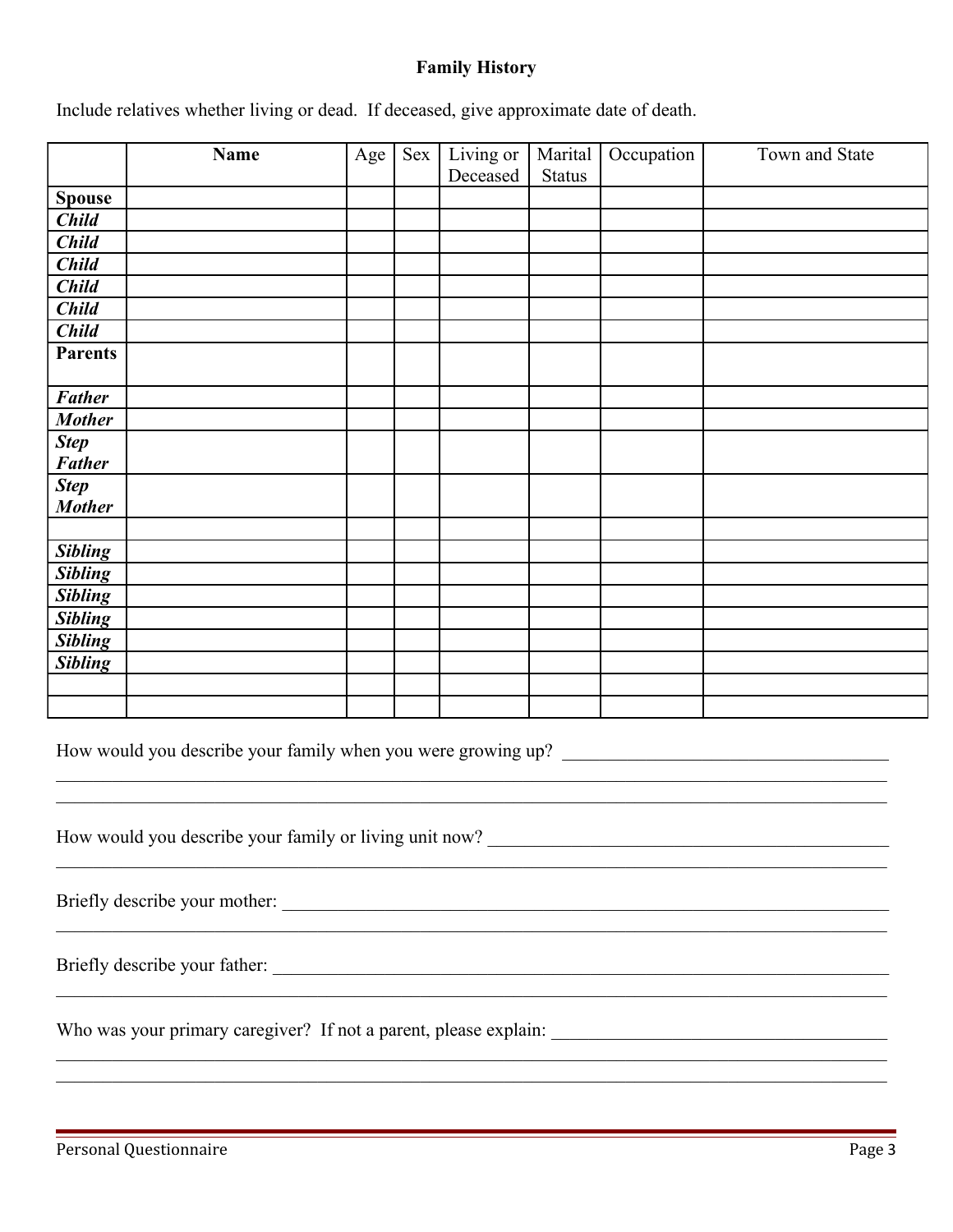|             |                |   |   |             |                                                                                    |              |                        |   |   | How were you disciplined, by whom, for what behavior, how often?                                                                                                                                                            |
|-------------|----------------|---|---|-------------|------------------------------------------------------------------------------------|--------------|------------------------|---|---|-----------------------------------------------------------------------------------------------------------------------------------------------------------------------------------------------------------------------------|
|             |                |   |   |             | Are your parents divorced or separated? $\square$ Yes                              |              | $\Box$ No              |   |   | If yes, how old were you, what were the circumstances and how did you react?                                                                                                                                                |
|             |                |   |   |             |                                                                                    |              |                        |   |   | With which parent did you live?<br>Did this parent remarry?<br>Did the other parent remarry?<br>$\Box$ Yes $\Box$ No<br>$\Box$ No<br>How old were you?                                                                      |
|             |                |   |   |             |                                                                                    |              |                        |   |   |                                                                                                                                                                                                                             |
|             |                |   |   |             |                                                                                    |              |                        |   |   |                                                                                                                                                                                                                             |
|             |                |   |   |             | Have you lost a family member or someone close through death? $\Box$ Yes $\Box$ No |              |                        |   |   | List any people not listed on the family chart on the previous page who are living in your house (give name,<br>If yes, whom did you lose, how old were you at the time, how did this person(s) die, and how did you react? |
|             |                |   |   |             | for emotional difficulties? $\Box$ Yes $\Box$ No                                   |              |                        |   |   | Have any members of your family been involved in psychotherapy, received medication or been hospitalized                                                                                                                    |
|             |                |   |   |             |                                                                                    |              | <b>Medical History</b> |   |   |                                                                                                                                                                                                                             |
|             |                |   |   |             | Seldom, and "N" for Never. Please circle a letter for each item.                   |              |                        |   |   | Complete the following list of physical concerns by circling "R" for Regularly, "O" for Occasionally, "S" for                                                                                                               |
| $\mathbf R$ | $\overline{O}$ | S | N | Nervousness |                                                                                    | $\mathbf{R}$ | $\Omega$               | S | N | Sleeping difficulties                                                                                                                                                                                                       |

| ĸ            | ( )            | S | N | Nervousness         | ĸ            | O        | S | N | Sleeping difficulties    |
|--------------|----------------|---|---|---------------------|--------------|----------|---|---|--------------------------|
| $\mathbb{R}$ | O              | S | N | Chest pains         | $\mathbf R$  | $\Omega$ | S | N | Underweight              |
| $\mathbf R$  | O              | S | N | Clenching of jaw    | $\mathbf R$  | $\Omega$ | S | N | Exaggeration of appetite |
| $\mathbf R$  | $\mathcal{O}$  | S | N | Exhaustion          | $\mathbf R$  | $\Omega$ | S | N | Sinus congestion         |
| $\mathbf R$  | $\mathcal{O}$  | S | N | Colds/flu           | $\mathbf R$  | $\Omega$ | S | N | Shortness of breath      |
| $\mathbb{R}$ | $\overline{O}$ | S | N | Allergies           | $\mathbf R$  | $\Omega$ | S | N | High blood pressure      |
| $\mathbb{R}$ | $\overline{O}$ | S | N | Muscle tension/     | $\mathbf R$  | $\Omega$ | S | N | Nausea                   |
|              |                |   |   | cramps              | $\mathbf R$  | $\Omega$ | S | N | Loss of appetite         |
| $\mathbf R$  | O              | S | N | Overweight          | $\mathbf R$  | $\Omega$ | S | N | Heart racing             |
| $\mathbb{R}$ | $\overline{O}$ | S | N | Headaches           | $\mathbf R$  | $\Omega$ | S | N | Drug dependence          |
| $\mathbf R$  | $\overline{O}$ | S | N | Skin problems       | $\mathbf R$  | $\Omega$ | S | N | Cold hands/feet          |
| $\mathbf R$  | $\mathcal{O}$  | S | N | Chronic pain        | $\mathbf R$  | $\Omega$ | S | N | Colitis                  |
| $\mathbf R$  | $\mathcal{O}$  | S | N | Persistent cough    | $\mathbf R$  | $\Omega$ | S | N | Migraine headaches       |
| $\mathbf R$  | $\overline{O}$ | S | N | Sexual difficulties | $\mathbf R$  | $\Omega$ | S | N | Grinding teeth           |
| $\mathbf R$  | $\overline{O}$ | S | N | Lack of sexual      | $\mathbf R$  | $\Omega$ | S | N | Indigestion              |
|              |                |   |   | desire              | $\mathbb{R}$ | $\Omega$ | S | N | Other:                   |
| R            | O              | S | N | Problem w/erection  |              |          |   |   |                          |
|              |                |   |   |                     |              |          |   |   |                          |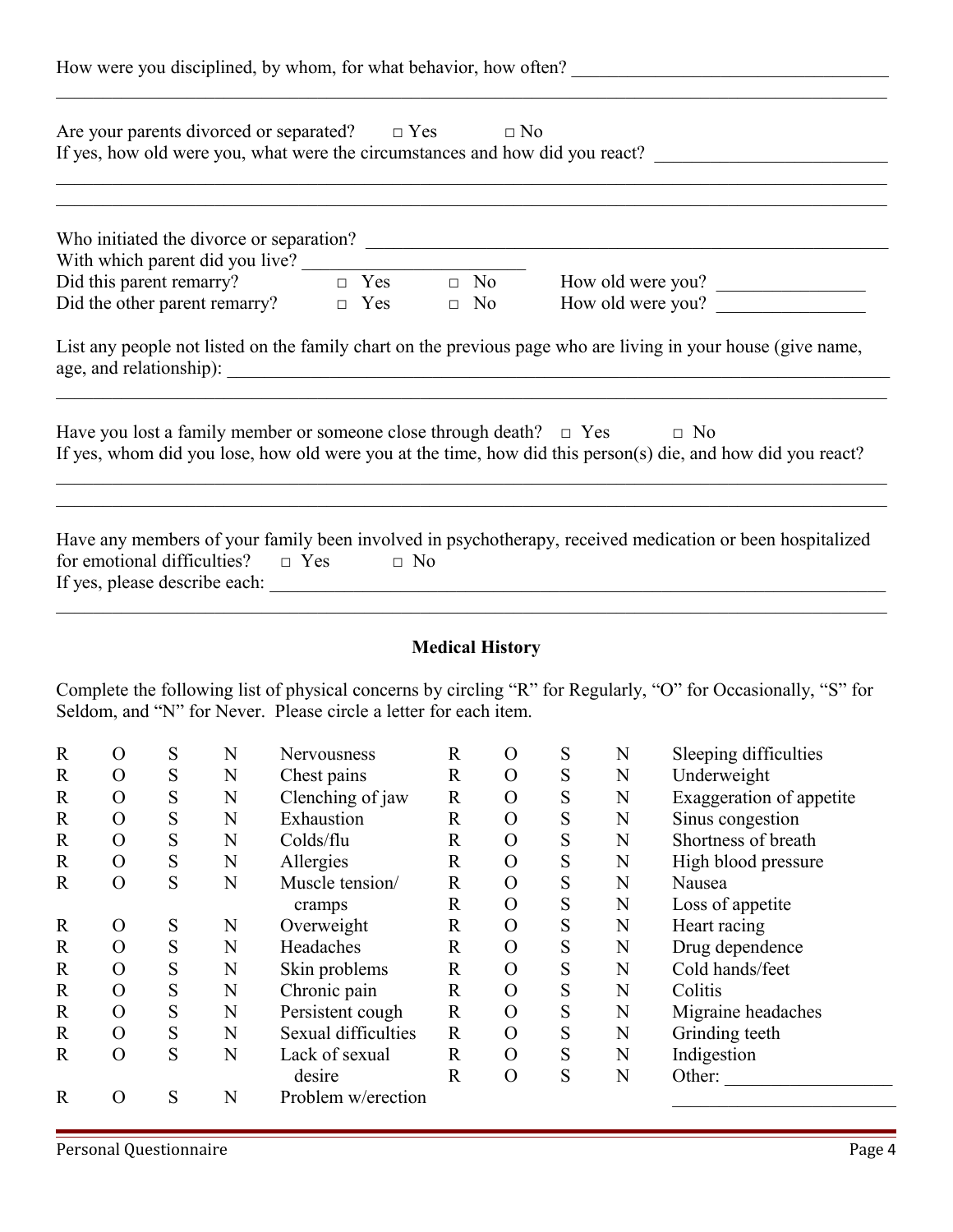| Your height: Weight: $\_\_\_\_\_\$ Any recent changes in weight? $\_\_\_\$ Yes<br>$\Box$ No<br>If yes, explain:       |
|-----------------------------------------------------------------------------------------------------------------------|
|                                                                                                                       |
| List outstanding or unusual diseases or illnesses you have had and your age at the time:                              |
| ,我们也不能在这里的人,我们也不能在这里的人,我们也不能在这里的人,我们也不能在这里的人,我们也不能在这里的人,我们也不能在这里的人,我们也不能在这里的人,我们也                                     |
| <u> 1989 - Johann Stoff, deutscher Stoff, der Stoff, der Stoff, der Stoff, der Stoff, der Stoff, der Stoff, der S</u> |
| Do you have any physical impairments, scars, or disfigurements, which concern you? $\Box$ Yes $\Box$ No               |
| periods:                                                                                                              |
| If you have been pregnant or fathered a child, were there any concerns/problems related to the pregnancy(s) or        |
| <b>Sexual History</b>                                                                                                 |
| <u> 1989 - Johann Barbara, margaret eta idazlearia (h. 1989).</u>                                                     |
| <u> 1990 - Johann Barbara, markazar margolaria (h. 1980).</u>                                                         |
| Have you had an unusual, unpleasant or frightening sexual experience? $\Box$ Yes<br>$\Box$ No                         |
| Are you generally satisfied with your sex life? $\Box$ Yes $\Box$ No                                                  |
| <u> 1989 - Jan James James James James James James James James James James James James James James James James J</u>  |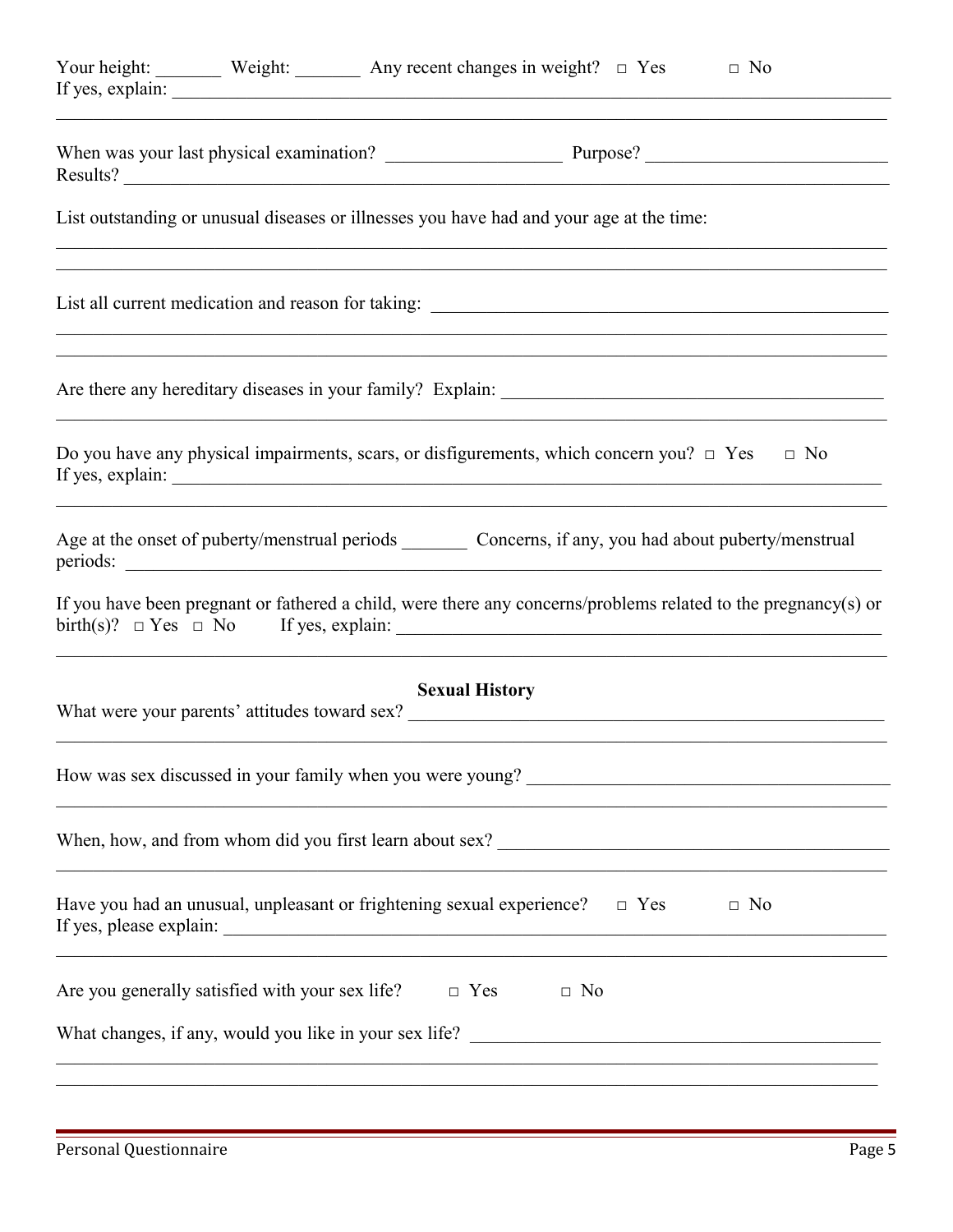# **Relational History**

| $\Box$ Single $\Box$ Married $\Box$ Committed Relationship $\Box$ Separated $\Box$ Divorced $\Box$ Widow/Widower                                                                                                 |
|------------------------------------------------------------------------------------------------------------------------------------------------------------------------------------------------------------------|
| If Married, length of engagement                                                                                                                                                                                 |
| Please describe your current relationship status: _______________________________                                                                                                                                |
| Please list other marriages/committed relationships (give information for each):                                                                                                                                 |
| Name of Spouse/Partner:                                                                                                                                                                                          |
| Name(s)/Age(s) of children of this marriage/relationship: _______________________                                                                                                                                |
| Name of Spouse/Partner:                                                                                                                                                                                          |
| Reason:<br>Name(s)/Age(s) of children of this marriage/relationship: _______________________                                                                                                                     |
| Other partner relationships: (Describe when begun, how progressed, when and how ended):<br><u> 1989 - Jan Samuel Barbara, margaret a shekara 1989 - An tsaran a shekara 1989 - An tsaran 1989 - An tsaran 19</u> |
| <b>Religion and Spirituality</b><br>Do you identify yourself with a religious group? $\Box$ Yes $\Box$ No If yes, which:                                                                                         |
|                                                                                                                                                                                                                  |
| If not, do you have a spiritual concept or belief? $\Box$ Yes $\Box$ No If yes, please describe:                                                                                                                 |
| Do you attend religious services or have a spiritual practice?<br>$\Box$ Yes $\Box$ No                                                                                                                           |
| Do you participate: $\Box$ Regularly $\Box$ Occasionally $\Box$ Never                                                                                                                                            |
|                                                                                                                                                                                                                  |
|                                                                                                                                                                                                                  |
| <u> 1989 - Johann Barbara, martin amerikan basal dan berasal dalam basal dalam basal dalam basal dalam basal dala</u>                                                                                            |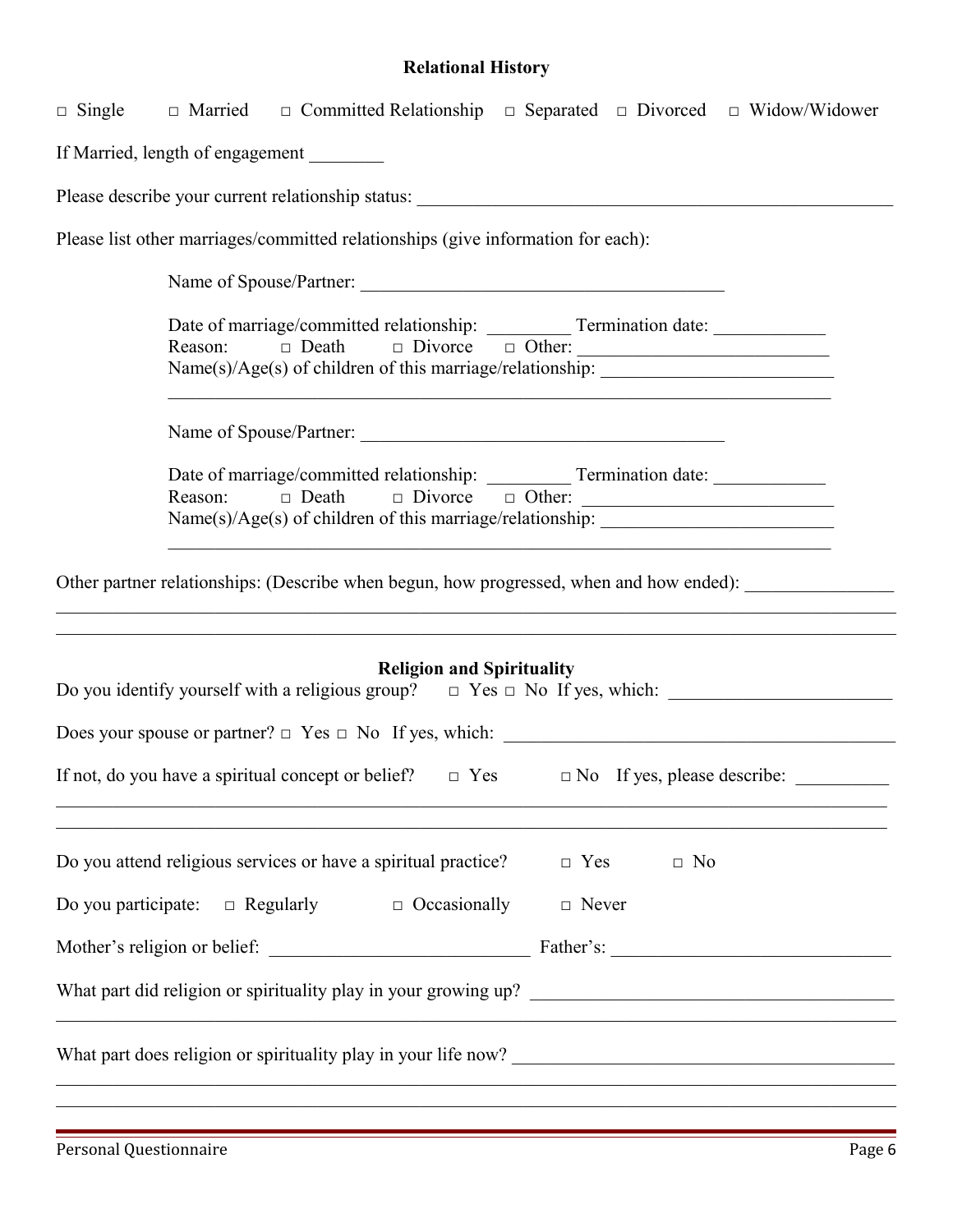|                                                                                                                       | Do you come with any specific religious or spiritual concerns? $\Box$ Yes                                                                      |                             | $\Box$ No                                                                                                                                                                                                                                                                                                                    |  |  |  |
|-----------------------------------------------------------------------------------------------------------------------|------------------------------------------------------------------------------------------------------------------------------------------------|-----------------------------|------------------------------------------------------------------------------------------------------------------------------------------------------------------------------------------------------------------------------------------------------------------------------------------------------------------------------|--|--|--|
| <u> 1989 - Johann John Stoff, deutscher Stoffen und der Stoffen und der Stoffen und der Stoffen und der Stoffen u</u> |                                                                                                                                                |                             |                                                                                                                                                                                                                                                                                                                              |  |  |  |
|                                                                                                                       |                                                                                                                                                | <b>School History</b>       |                                                                                                                                                                                                                                                                                                                              |  |  |  |
|                                                                                                                       |                                                                                                                                                |                             |                                                                                                                                                                                                                                                                                                                              |  |  |  |
|                                                                                                                       |                                                                                                                                                |                             |                                                                                                                                                                                                                                                                                                                              |  |  |  |
|                                                                                                                       | Number of elementary and secondary schools attended:                                                                                           |                             |                                                                                                                                                                                                                                                                                                                              |  |  |  |
|                                                                                                                       |                                                                                                                                                |                             |                                                                                                                                                                                                                                                                                                                              |  |  |  |
|                                                                                                                       |                                                                                                                                                |                             | <u> 1989 - Johann Barbara, markazar margolar (h. 1989).</u>                                                                                                                                                                                                                                                                  |  |  |  |
|                                                                                                                       | Did you have any special difficulties or problems in school? $\Box$ Yes                                                                        |                             | $\Box$ No                                                                                                                                                                                                                                                                                                                    |  |  |  |
|                                                                                                                       | Did you have other satisfactions or achievements in school? $\Box$ Yes                                                                         |                             | $\Box$ No                                                                                                                                                                                                                                                                                                                    |  |  |  |
|                                                                                                                       |                                                                                                                                                | <b>Occupational History</b> |                                                                                                                                                                                                                                                                                                                              |  |  |  |
|                                                                                                                       | List brief history of employment beginning with current or most recent job(s):                                                                 |                             |                                                                                                                                                                                                                                                                                                                              |  |  |  |
| Employer                                                                                                              | Type of Work How Long<br><u> 1989 - Johann Harry Harry Harry Harry Harry Harry Harry Harry Harry Harry Harry Harry Harry Harry Harry Harry</u> |                             | Reason for Leaving<br><u> 1989 - Johann Stoff, amerikansk politiker (d. 1989)</u><br><u> 1989 - Johann John Barn, mars an t-Amerikaansk komponinter (* 1989)</u><br><u> 1989 - Johann John Stone, mars and deutscher Stone (1989)</u>                                                                                        |  |  |  |
|                                                                                                                       | <u> 2002 - Jan James James, politik američki politik († 20. december - 20. december - 20. december - 20. december - 2</u>                      |                             | <u> 1989 - Johann Harry Harry Harry Harry Harry Harry Harry Harry Harry Harry Harry Harry Harry Harry Harry Harry Harry Harry Harry Harry Harry Harry Harry Harry Harry Harry Harry Harry Harry Harry Harry Harry Harry Harry Ha</u><br>Number of jobs in past years: Were you ever fired? $\Box$ Yes $\Box$ No If yes, why? |  |  |  |
|                                                                                                                       |                                                                                                                                                |                             | What was the longest job you've held and how long did you hold it?                                                                                                                                                                                                                                                           |  |  |  |
|                                                                                                                       |                                                                                                                                                |                             |                                                                                                                                                                                                                                                                                                                              |  |  |  |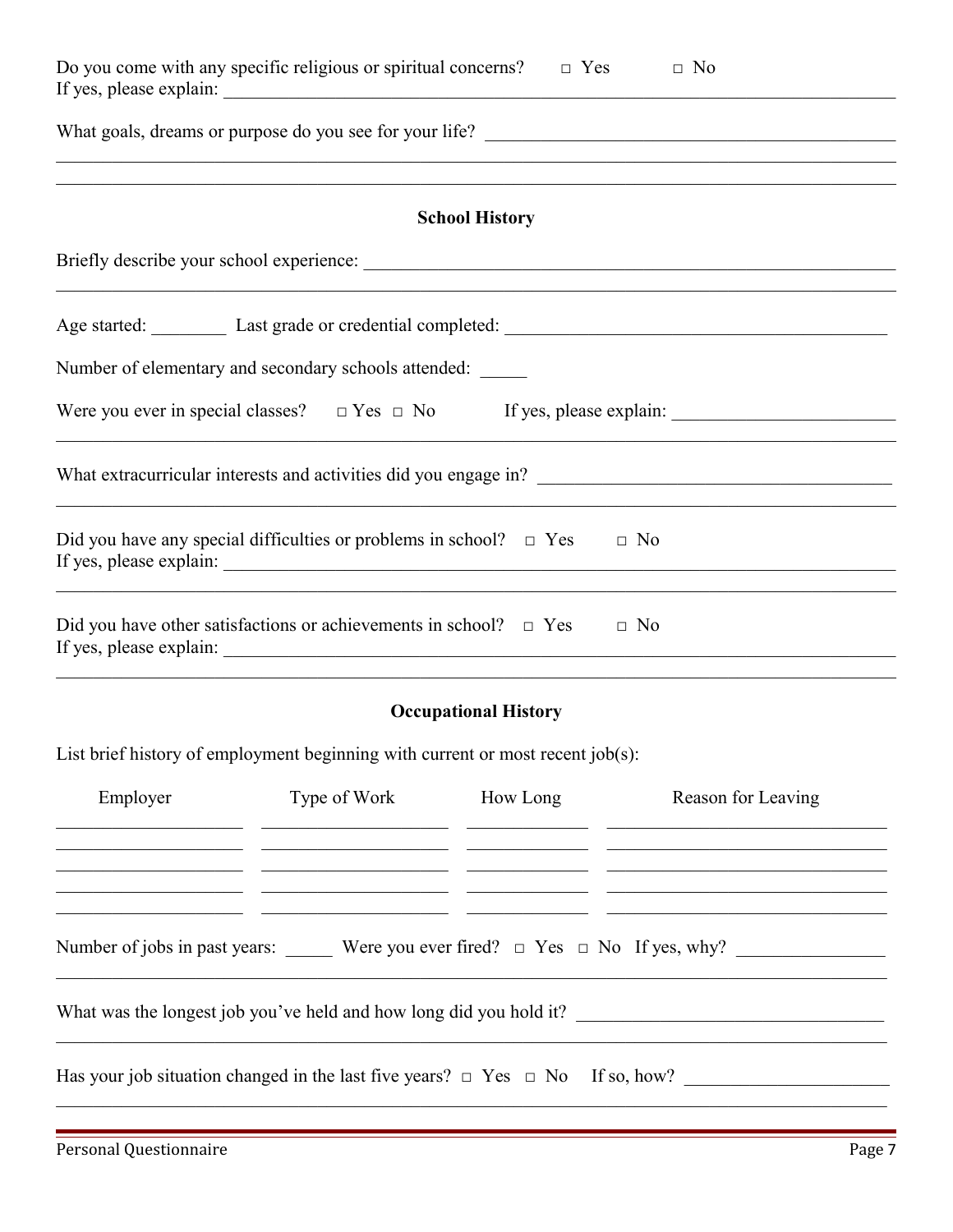Over the past five years, has your financial status:  $\Box$  Improved  $\Box$  Worsened  $\Box$  Stayed the same

Are you satisfied with your current job(s)? □ Yes □ No Please explain: \_\_\_\_\_\_\_\_\_\_\_\_\_\_\_\_\_\_\_\_\_\_\_\_\_

### **Legal Information**

 $\mathcal{L}_\mathcal{L} = \mathcal{L}_\mathcal{L} = \mathcal{L}_\mathcal{L} = \mathcal{L}_\mathcal{L} = \mathcal{L}_\mathcal{L} = \mathcal{L}_\mathcal{L} = \mathcal{L}_\mathcal{L} = \mathcal{L}_\mathcal{L} = \mathcal{L}_\mathcal{L} = \mathcal{L}_\mathcal{L} = \mathcal{L}_\mathcal{L} = \mathcal{L}_\mathcal{L} = \mathcal{L}_\mathcal{L} = \mathcal{L}_\mathcal{L} = \mathcal{L}_\mathcal{L} = \mathcal{L}_\mathcal{L} = \mathcal{L}_\mathcal{L}$ 

| Check any current or past legal problems: $\Box$ Driving offenses $\Box$ Financial $\Box$ Family<br>$\Box$ Fights<br>$\Box$ Other:<br>Please explain: |
|-------------------------------------------------------------------------------------------------------------------------------------------------------|
| Have you been arrested or imprisoned? $\Box$ Yes $\Box$ No If yes, please explain:                                                                    |
| Are you currently involved in any pending legal action? $\Box$ Yes $\Box$ No If yes, please explain:                                                  |

### **Alcohol and/or Other Chemical Use**

 $\mathcal{L}_\mathcal{L} = \mathcal{L}_\mathcal{L} = \mathcal{L}_\mathcal{L} = \mathcal{L}_\mathcal{L} = \mathcal{L}_\mathcal{L} = \mathcal{L}_\mathcal{L} = \mathcal{L}_\mathcal{L} = \mathcal{L}_\mathcal{L} = \mathcal{L}_\mathcal{L} = \mathcal{L}_\mathcal{L} = \mathcal{L}_\mathcal{L} = \mathcal{L}_\mathcal{L} = \mathcal{L}_\mathcal{L} = \mathcal{L}_\mathcal{L} = \mathcal{L}_\mathcal{L} = \mathcal{L}_\mathcal{L} = \mathcal{L}_\mathcal{L}$ 

Please complete the following by inserting the appropriate information and circling the appropriate frequency code. Please fill out each item.

| $1 = Daily$           | $2 = \text{Weakly}$ | $3 =$ Monthly | $4 = Occasionally$ | $5 =$ Seldom | $6$ = Never           |
|-----------------------|---------------------|---------------|--------------------|--------------|-----------------------|
|                       |                     | Age $1st$ Use | Age Last Used      | Frequency    | Daily dosage/Quantity |
| Tobacco               |                     |               |                    | 1 2 3 4 5 6  | packs                 |
| Caffenine             |                     |               |                    | 1 2 3 4 5 6  | cups                  |
| Alcohol               |                     |               |                    | 1 2 3 4 5 6  | drinks                |
| Tranquilizers         |                     |               |                    | 1 2 3 4 5 6  |                       |
| Sleeping pills        |                     |               |                    | 123456       |                       |
| Weight reducing pills |                     |               |                    | 1 2 3 4 5 6  |                       |
| <b>Speed</b>          |                     |               |                    | 1 2 3 4 5 6  |                       |
| <b>Narcotics</b>      |                     |               |                    | 1 2 3 4 5 6  |                       |
| Street drugs          |                     |               |                    | 1 2 3 4 5 6  |                       |
| Marijuana/hashish     |                     |               |                    | 1 2 3 4 5 6  |                       |
| Cocaine               |                     |               |                    | 1 2 3 4 5 6  |                       |
| Hallucinogens         |                     |               |                    | 1 2 3 4 5 6  |                       |
| Other:                |                     |               |                    | 1 2 3 4 5 6  |                       |

Does the use of the above items interfere with your home life, social life, work or school life?  $\Box$  Yes  $\Box$  No If yes, please explain:

Does the use of the above items by anyone close to you interfere with your home life, social life, work or school life? □ Yes □ No If yes, please explain: \_\_\_\_\_\_\_\_\_\_\_\_\_\_\_\_\_\_\_\_\_\_\_\_\_\_\_\_\_\_\_\_\_\_\_\_\_\_\_\_\_\_\_\_\_\_\_\_\_\_\_\_\_

 $\mathcal{L}_\mathcal{L} = \mathcal{L}_\mathcal{L} = \mathcal{L}_\mathcal{L} = \mathcal{L}_\mathcal{L} = \mathcal{L}_\mathcal{L} = \mathcal{L}_\mathcal{L} = \mathcal{L}_\mathcal{L} = \mathcal{L}_\mathcal{L} = \mathcal{L}_\mathcal{L} = \mathcal{L}_\mathcal{L} = \mathcal{L}_\mathcal{L} = \mathcal{L}_\mathcal{L} = \mathcal{L}_\mathcal{L} = \mathcal{L}_\mathcal{L} = \mathcal{L}_\mathcal{L} = \mathcal{L}_\mathcal{L} = \mathcal{L}_\mathcal{L}$ 

 $\mathcal{L}_\mathcal{L} = \mathcal{L}_\mathcal{L} = \mathcal{L}_\mathcal{L} = \mathcal{L}_\mathcal{L} = \mathcal{L}_\mathcal{L} = \mathcal{L}_\mathcal{L} = \mathcal{L}_\mathcal{L} = \mathcal{L}_\mathcal{L} = \mathcal{L}_\mathcal{L} = \mathcal{L}_\mathcal{L} = \mathcal{L}_\mathcal{L} = \mathcal{L}_\mathcal{L} = \mathcal{L}_\mathcal{L} = \mathcal{L}_\mathcal{L} = \mathcal{L}_\mathcal{L} = \mathcal{L}_\mathcal{L} = \mathcal{L}_\mathcal{L}$